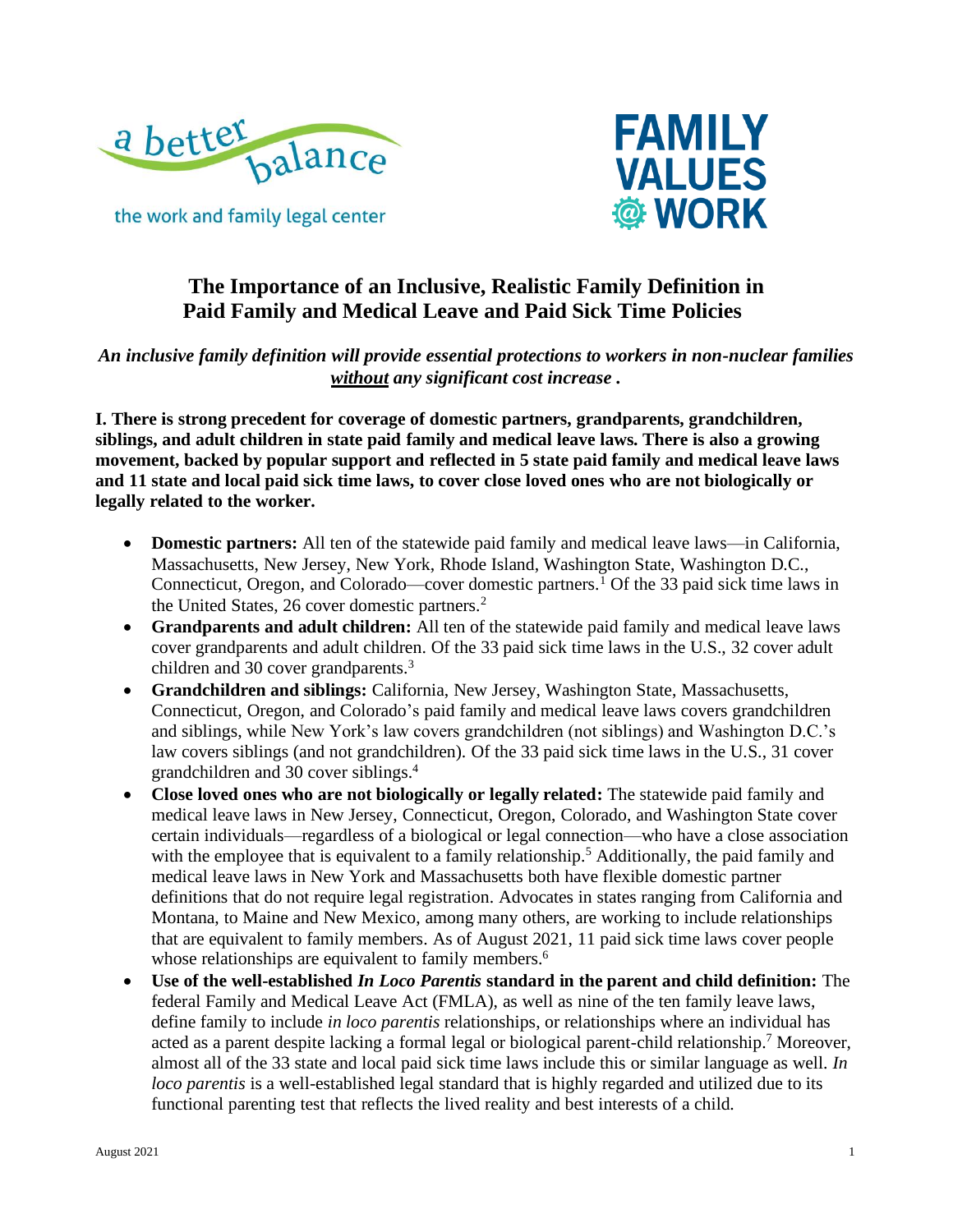



- **Ten states have expanded upon the FMLA's family definition in statewide unpaid leave laws:** In addition to the 10 state paid family and medical leave laws, 10 states and Washington D.C. have passed laws that expand upon the federal FMLA by guaranteeing unpaid family leave to care for a broader list of family members.<sup>8</sup>
- **Early public opinion polls show strong support for expansive family definitions in state paid leave laws:** In a 2019 survey of Democrats and Independent voters in several states across the nation, 84% of respondents support passing paid sick and paid family leave policies, including those with expansive definitions of family.<sup>9</sup>

## **II. The federal government's model family definition for the federal workforce comes with a track record of success.**

- The federal government, the nation's largest employer with more than two million civilian employees, has used—and repeatedly expanded—a chosen family standard for more than 50 years. The definition includes individuals whose close association with the federal employee is the equivalent of a family relationship (event absent a blood relationship) and has been used in the context of funeral leave since 1969 (allowing workers to take funeral leave for chosen family during the Vietnam War), for voluntary leave transfers since 1989, and for sick leave generally since 1994 <sup>10</sup>
- Federal workers are entitled to use up to 12 weeks of sick leave a year to care for a family member—including chosen family—with a serious health condition. There are also opportunities under federal regulations to accumulate leave and transfer it. $^{11}$
- The Office of Personnel Management reported to Congress favorably about usage rates of sick leave after paid sick time was expanded in 1994 to cover chosen family through this standard, noting that even after the federal government expanded the definition of family, employees used less than a third of the sick leave available.<sup>12</sup>
- In 2020 with bipartisan support, Congress enacted the Families First Coronavirus Response Act, which temporarily guaranteed COVID-19 emergency paid sick leave to covered workers; regulations explained that this federal leave could be used to care for "an Employee's immediate family member, a person who regularly resides in the Employee's home, or a similar person with whom the Employee has a relationship that creates an expectation that the Employee would care for the person if he or she were quarantined or self-quarantined."<sup>13</sup>

## **III. The existing paid sick time and paid family and medical leave laws show that an inclusive family definition provides important protection to a small subset of workers without leading to abuse or a significant increase in program costs.**

- Workers don't abuse paid sick time. After New York City implemented its paid sick time law, 98% of employers reported no cases of employee abuse of sick days.<sup>14</sup>
- Only a minority of paid family leave claims are to care for a seriously ill family member; the overwhelming majority of paid family leave claims in California, New Jersey, and Rhode Island are for bonding with a child. Only 14.3% of claims processed in California in 2020 and 19.6% of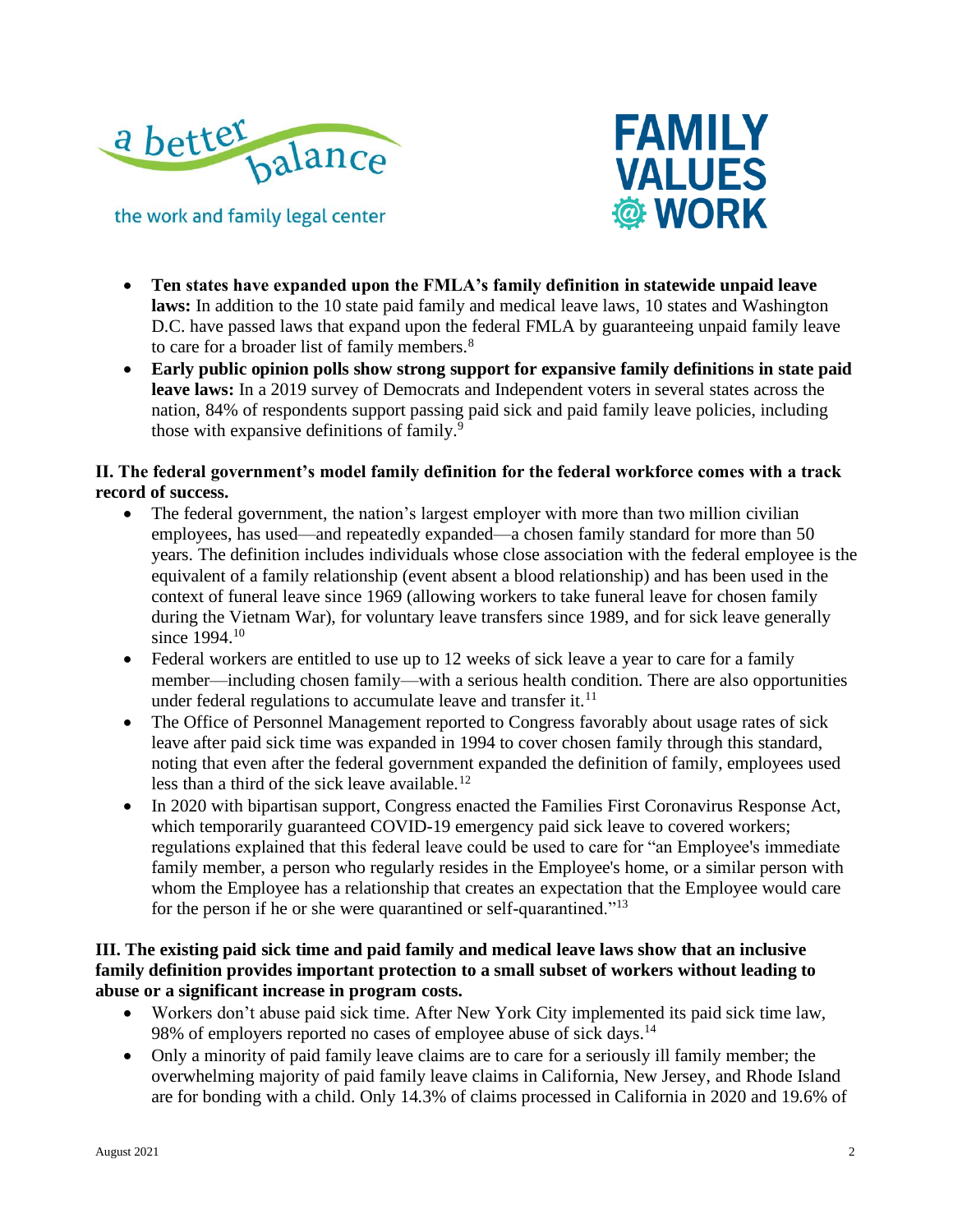



claims in Rhode Island in 2019 were to care for a seriously ill relative. <sup>15</sup> In 2019, only 16.5% of eligible claims in New Jersey were to care for a seriously ill relative.<sup>16</sup>

- When paid family leave is used for care of a seriously ill family member, a small percentage of these claims are used to care for family other than a child, parent, or spouse. Only a minority of claims are used for more extended family members; such usage statistics show that coverage of more extended relatives like grandparents, siblings, and domestic partners will create an important right for workers with non-nuclear family structures *without* leading to significant increases in usage.
	- o In Rhode Island, 97.5% of claims to care for a seriously ill family member in 2019 were used for parents, children, or spouses, while only about 2.5% were used to care of a domestic partner, parent-in-law, or grandparent.<sup>17</sup> An effort is now underway in Rhode Island to expand the family definition in the paid family and medical leave law.<sup>18</sup>
	- o In 2014, California expanded the definition of family for its paid family leave law to cover grandparents, grandchildren, siblings, and parents-in-law. From July 2019 to July 2020, only 6.1% of all claims filed to care for a seriously ill family member were for relatives other than a spouse, parent, child, or registered domestic partner.<sup>19</sup>

## **IV. Coverage of grandparents and grandchildren are important given the prevalence of multigenerational households.**

- 64 million Americans live in multi-generational family households, more than double the number who lived in such households in 1980. This figure is higher among communities of color. People of color are more likely than white people to live in multi-generational households—29% of Asians, 27% of Latinxs, and 26% Black people in the U.S. live in a multi-generational household.<sup>20</sup>
- In 2014, 85 million people were living in extended families—up from 58 million in 2001.<sup>21</sup> Extended families, defined as those departing from the "nuclear family" model of married parents and their minor children, are disproportionately people of color.<sup>22</sup>
- Over one third  $(35\%)$  of children in the U.S. have lived in an extended family household.<sup>23</sup> Compared to white children, Black children are more than two times as likely and Latinx children are more than 1.5 times as likely to have lived with extended family.<sup>24</sup>

#### **V. Coverage of domestic partners is critical to many workers in long-term, committed relationships with a partner, including many heterosexual seniors.**

- As in all of the states with a paid family and medical leave law and the vast majority of states and localities with paid sick time laws, workers should be able to access paid family leave when a domestic partner is seriously ill—for example, with cancer or another life-threatening illness.
- A record number of Americans have never married, and moreover, more than 18.4 million Americans live with an unmarried significant other. Because of this fact, it is important to cover domestic partners with flexible definitions that don't require legal registration, like the paid family and medical leave laws in New York and Massachusetts. It is important to cover significant others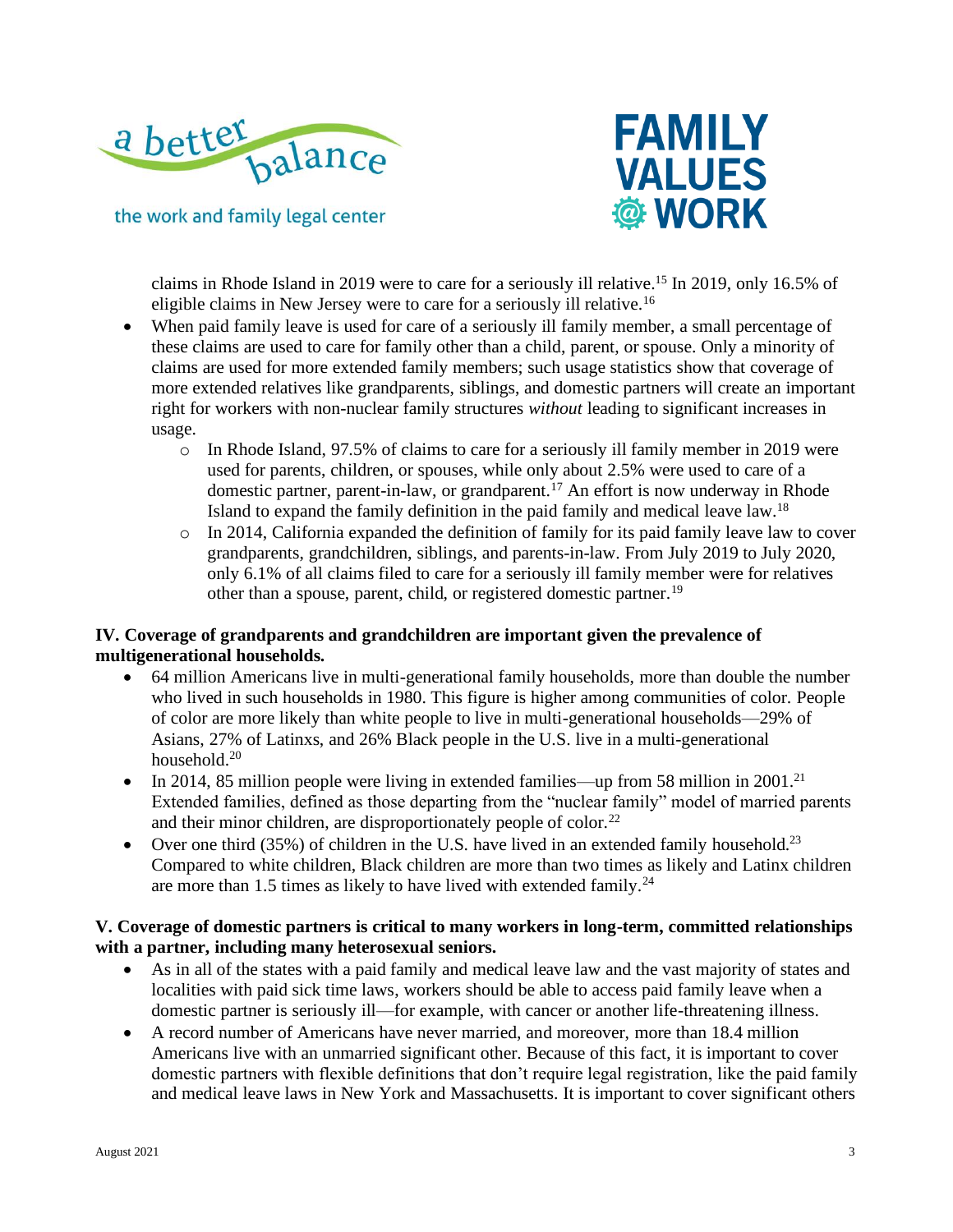



who are likely to care for each other if one has a serious illness, even if their relationship hasn't been legally formalized.<sup>25</sup>

• Many long-term couples have chosen—for various reasons—to live together as domestic partners and not marry; for example, many heterosexual seniors face unique, negative financial consequences under federal law if married.<sup>26</sup>

#### **VI. Many people have strong, enduring relationships with siblings or were raised by siblings.**

- According to the U.S. Census Bureau, 78% of children in the country—nearly 60 million children—live with at least one sibling.<sup>27</sup> These relationships are often enduring, and a worker should be able to provide care to a seriously ill sibling who may depend upon him or her. In the United States, over 4 million children live in a household that is not headed by a mother or father.<sup>28</sup> In many of these families, children grow up receiving critical care and support from their siblings.
- As described earlier, experience from other states with paid family and medical leave laws show that usage to care for extended family members, like siblings, is minimal. Nevertheless, such coverage would provide an important right for those workers who are primary caregivers for a sibling.

### **VII. Many workers have family-like relationships with "chosen family" or loved ones with whom they lack a legal or biological relationship.**

- Over 33.6 million households in the United States, or nearly 28% of all households, consist of an individual who lives alone.<sup>29</sup> In an emergency or during an illness, many of these individuals rely on care from chosen family—like close friends and loving neighbors—or extended family.
- More than 19.5 million people in the United States live with nonrelatives—such as roommates, friends, or significant others.<sup>30</sup> When an individual is sick or has a medical emergency, they often rely on individuals they live with—even absent a blood or legal relationship—for help and caregiving.
- In a 2017 national survey conducted by the Center for American Progress, 32% of people in the United States reported that they took time off work to provide care for a chosen family member.<sup>31</sup> That rate is higher among LGBTQ individuals. In a 2020 national survey, 63% of LGBTQ workers (including 71% of transgender workers) reported having to take time off work to care for a close friend or chosen family member.<sup>32</sup>

#### **VIII. Many workers who provide care to aging adults are partners, neighbors, or friends, and these workers may provide care to several individuals with whom they do not share a home.**

• Fifty-three percent of Americans who care for an older adult provide that unpaid care to a friend or loved one other than a spouse or parent.<sup>33</sup> Therefore, the U.S. Department of Labor stated in 2016 that "[t]o ensure [paid leave laws] meet the needs of caregivers of the elderly, state- and local-level programs should allow care for a variety of family members and other loved ones, defined broadly to encompass those who lack marital or blood relationship."<sup>34</sup>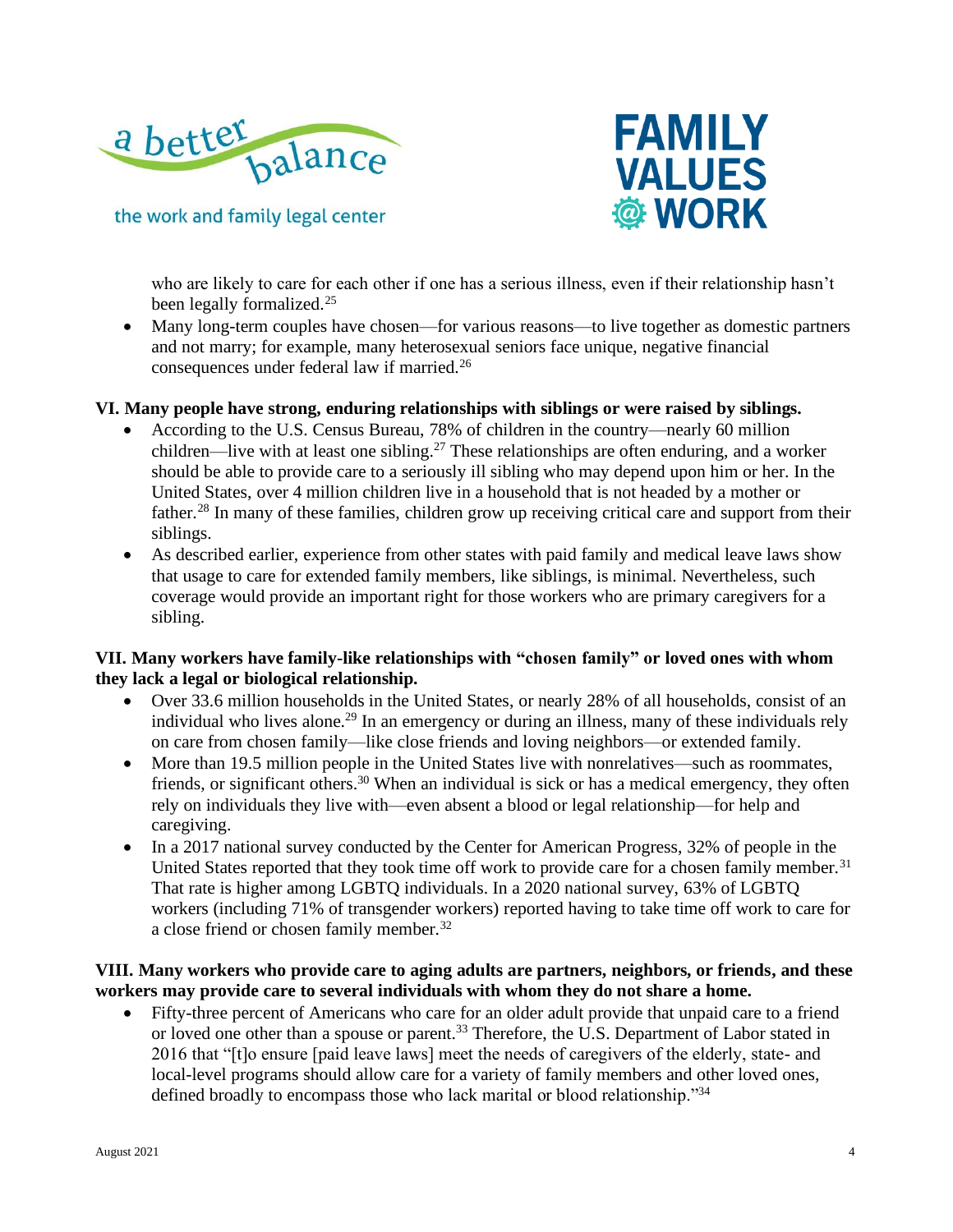



- Among Americans who provide care to an adult age 65 or older, more than 23% care for a friend, neighbor or other unrelated person, while more than 24% care for a relative *other than* a spouse, unmarried partner, parent, or grandparent.<sup>35</sup>
- Eighty-three percent of individuals who provide care to an adult age 65 or older do not live with the care recipient.<sup>36</sup>

4 *Id.*

<sup>7</sup> The California paid family leave law defines children, regardless of age, to include "a biological, adopted, or foster son or daughter, a stepson or stepdaughter, a legal ward, a son or daughter of a domestic partner, or the person to whom the employee stands *in loco parentis*"; the California law also defines "parent" to mean "a biological, foster, or adoptive parent, a parent-in-law, a stepparent, a legal guardian, or other person who stood *in loco parentis* to the employee when the employee was a child" and defines "parent-in-law" to mean "the parent of a spouse or a domestic partner." Cal. Unemp. Ins. Code § 3302(i)-(j). Under the Rhode Island paid family leave law, child "means a biological, adopted, or foster son or daughter, a stepson or stepdaughter, a legal ward, a son or daughter of a domestic partner, or a son or daughter of an employee who stands *in loco parentis* to that child." R.I. Gen Laws § 28-41-34(1). Furthermore, the federal FMLA recognizes biological, adopted, foster, and step relationships, as well as a legal ward and a child of a person standing *in loco parentis*. 29 U.S.C. § 2611(12).

<sup>8</sup> California, Colorado, New Jersey, Washington D.C., Hawaii, Maine, Oregon, Washington State, Wisconsin, Vermont and Rhode Island have expanded upon the federal FMLA's family definition through state law.

<sup>9</sup> On file with the authors.

<sup>10</sup> The relevant language covers "any individual related by blood or affinity whose close association with the employee is the equivalent of a family relationship." Absence and Leave: Funeral Leave, 34 Fed. Reg. 13,655 (Aug. 26, 1969) (codified at 5 C.F.R. pt. 630); Absence and Leave; Voluntary Leave Transfer Program, 54 Fed. Reg. 4749 (Jan. 31, 1989) (codified at 5 C.F.R. pt. 630); Absence and Leave; Sick Leave, 59 Fed. Reg. 62,266 (Dec. 2, 1994) (codified at 5 C.F.R. pt. 630). <sup>11</sup> 5 C.F.R § 630.401(c).

<sup>12</sup> Report to Congress on the "Federal Employees Family Friendly Leave Act" (Public Law 103-388), United States Office of Personnel Management (June 1997), https://www.opm.gov/policy-data-oversight/pay-leave/reference-materials/reports/federal-employees-family-friendly-leave-act/. <sup>13</sup> 29 C.F.R. § 826.20(a)(5); *see Fact Sheet: The Families First Coronavirus Response Act (FFCRA) & the Coronavirus Aid, Relief and Economic Security (CARES) Act*, A Better Balance (Jan. 8, 2021), https://www.abetterbalance.org/resources/federal-coronavirus-proposal-the-families-firstcoronavirus-response-act-h-r-6201/.

<sup>14</sup> Eileen Appelbaum & Ruth Milkman, No Big Deal: The Impact of New York City's Paid Sick Days Law on Employers, Ctr. for Econ. & Pol'y Res. 17 (Sept. 2016), https://cepr.net/images/stories/reports/nyc-paid-sick-days-2016-09.pdf.

<sup>15</sup> California Employment Development Department Monthly Paid Family Leave Data, https://data.edd.ca.gov/Disability-Insurance/Paid-Family-Leave-PFL-Monthly-Data/r95e-fvkm/data; *TDI Annual Update: January-December 2019*, Rhode Island Department of Labor and Training (2019), p. 1,

https://dlt.ri.gov/documents/pdf/lmi/2019.pdf. This percentage was calculated by totaling the 2019 PFL claims that were paid each month, along with totaling the "care claims" paid each month and then dividing the latter by the former.

<sup>16</sup> Family Leave Insurance Workload in 2019: Summary Report, New Jersey Department of Labor and Workforce Development, Office of Research and Information 10 (August 2020),

https://www.myleavebenefits.nj.gov/labor/myleavebenefits/assets/pdfs/FLI%20Summary%20Report%20for%202019.pdf.

<sup>17</sup> *TDI Annual Update: January-December 2019*, Rhode Island Department of Labor and Training, p. 2, https://dlt.ri.gov/documents/pdf/lmi/2019.pdf. <sup>18</sup> Rhode Island S. 0436 (2021); Rhode Island H. 5789 (2021).

<sup>19</sup> See State of California Employment Development Department Paid Family Leave Program Statistics available at

https://www.edd.ca.gov/about\_edd/pdf/qspfl\_PFL\_Program\_Statistics.pdf. Note that the figure reflects percentage of claims filed and not percentage of claims approved by the State.

<sup>20</sup> D'Vera Cohn & Jeffrey S. Passel, *A Record 64 Million Americans Live in Multigenerational Households*, Pew Research Center (Apr. 5, 2018),

https://www.pewresearch.org/fact-tank/2018/04/05/a-record-64-million-americans-live-in-multigenerational-households/.

<sup>21</sup> Michela Zonata, "Housing the Extended Family," Center for American Progress (October 2016),

http://www.americanprogress.org/issues/economy/reports/2016/10/19/146422/housing-the-extended-family/. <sup>22</sup> *Id.*

<sup>23</sup> Christina H. Cross, *Extended Family Households Among Children in the United States: Differences by Race/Ethnicity and Socio-Economic Status*, 72 Population Studies 235, 242 (2018).

<sup>24</sup> Note that we use "Latinx" where the source uses "Hispanic." *Id.* at 247.

<sup>&</sup>lt;sup>1</sup> See A Better Balance's comparison chart of paid family and medical leave laws at https://www.abetterbalance.org/resources/paid-family-leave-lawschart/.

<sup>2</sup> *See* A Better Balance's comparison chart of paid sick time laws at https://www.abetterbalance.org/paid-sick-time-laws/search/.

<sup>&</sup>lt;sup>3</sup> *Id.*; While paid sick time in Colorado does not explicitly include siblings, grandparents, or grandchildren, the law covers a broad range of family relationships.

<sup>5</sup> Exact family definition varies between jurisdictions. For more information, *see* A Better Balance's comparison chart of paid family and medical leave laws at https://www.abetterbalance.org/resources/paid-family-leave-laws-chart/.

<sup>6</sup> *See* A Better Balance's comparison chart of paid sick time laws at https://www.abetterbalance.org/paid-sick-time-laws/search/.